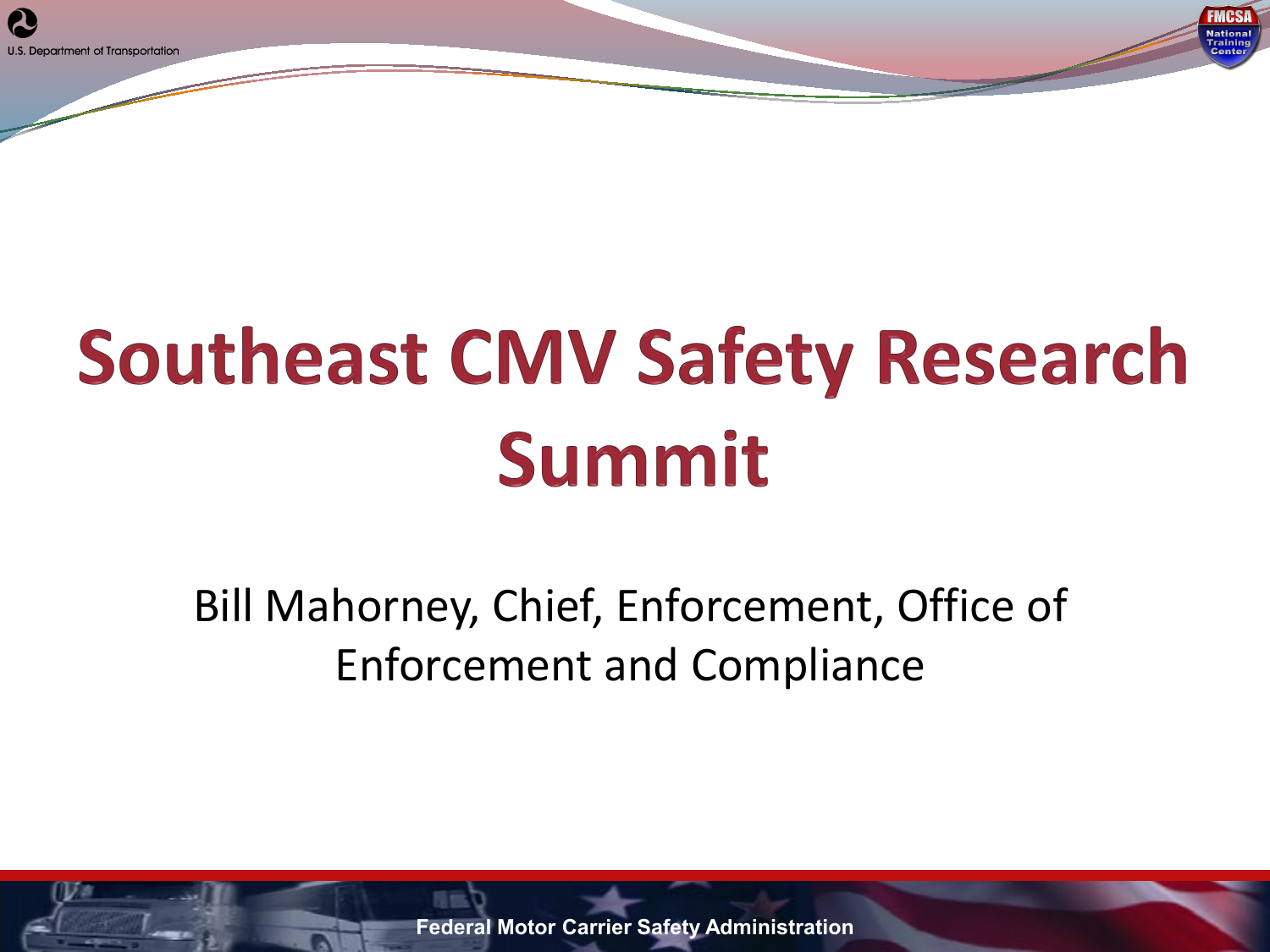

## Personal Conveyance **Guidance**

Published June 7, 2018

Federal Motor Carrier Safety Administration 2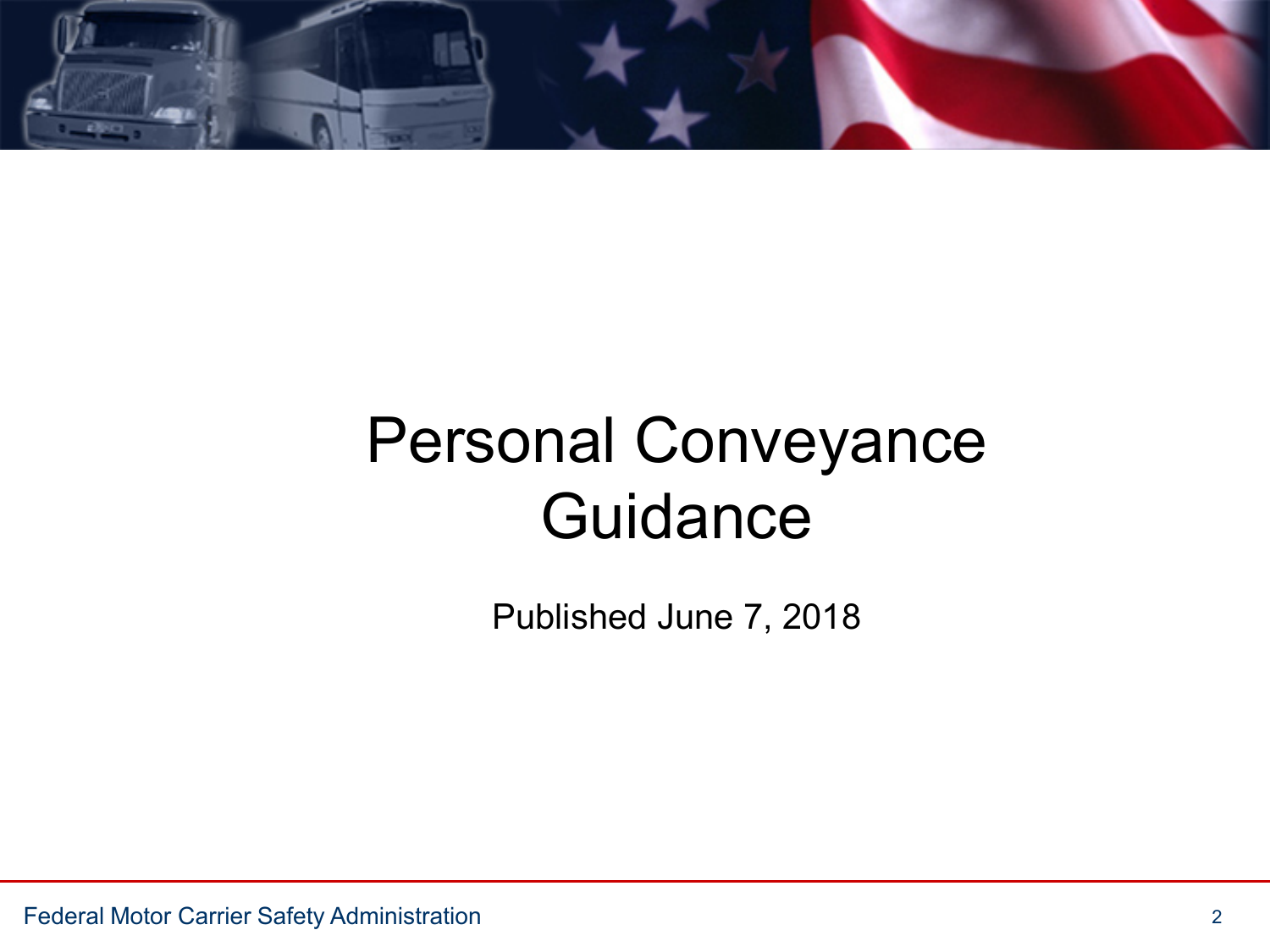### **Purpose**

Purpose:

- Improve flexibility
- Clarify the language "intent of the movement"
	- Why is the vehicle being moved?
	- Laden or unladen
- Consistent application among industry and law enforcement
- Identify examples of proper use and improper use of personal conveyance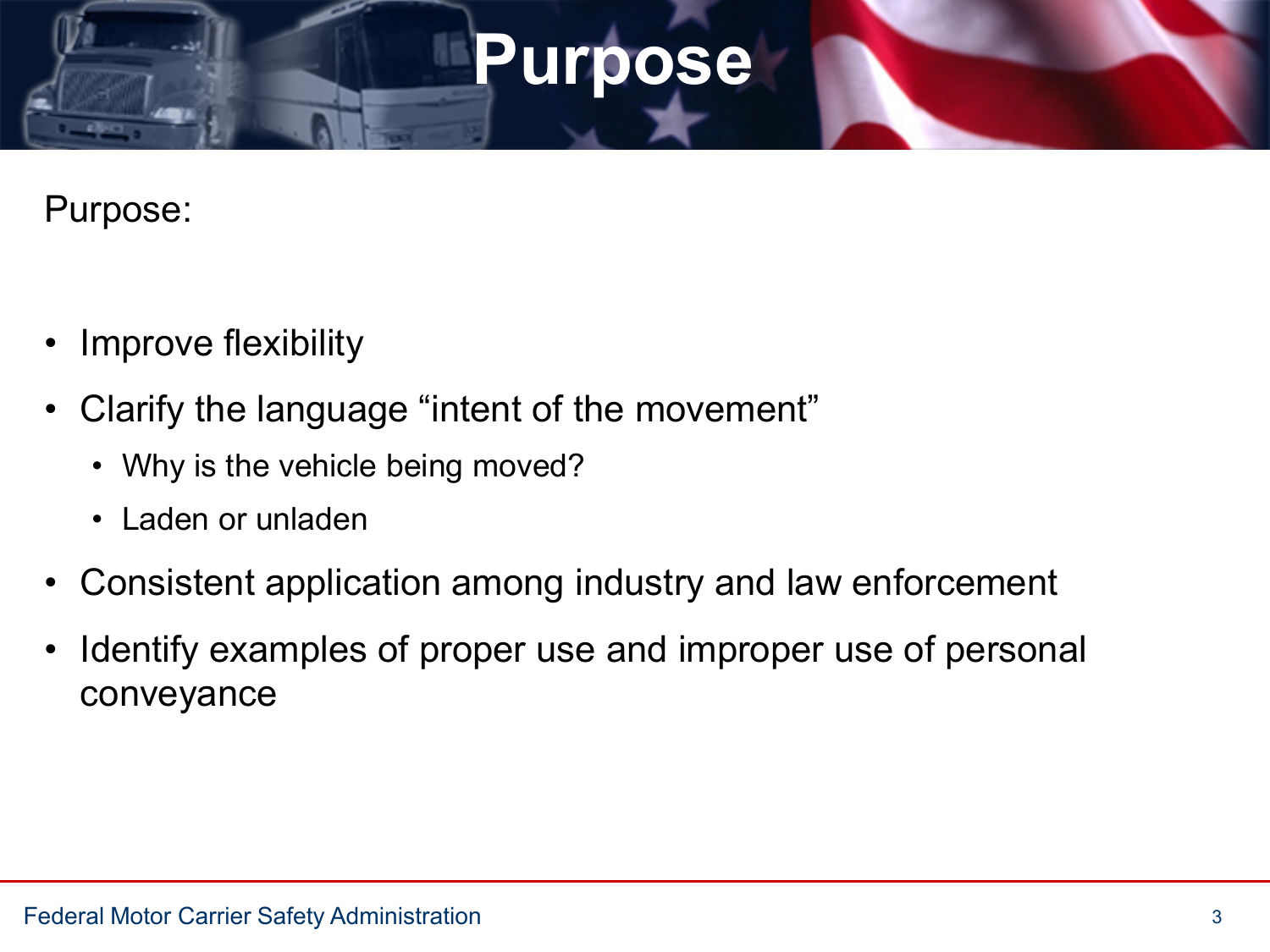#### **Revised Guidance**

Other key points:

- Does not establish a mileage restriction on personal conveyance
- Does not alleviate the responsibility of the motor carrier and driver from operating the CMV safely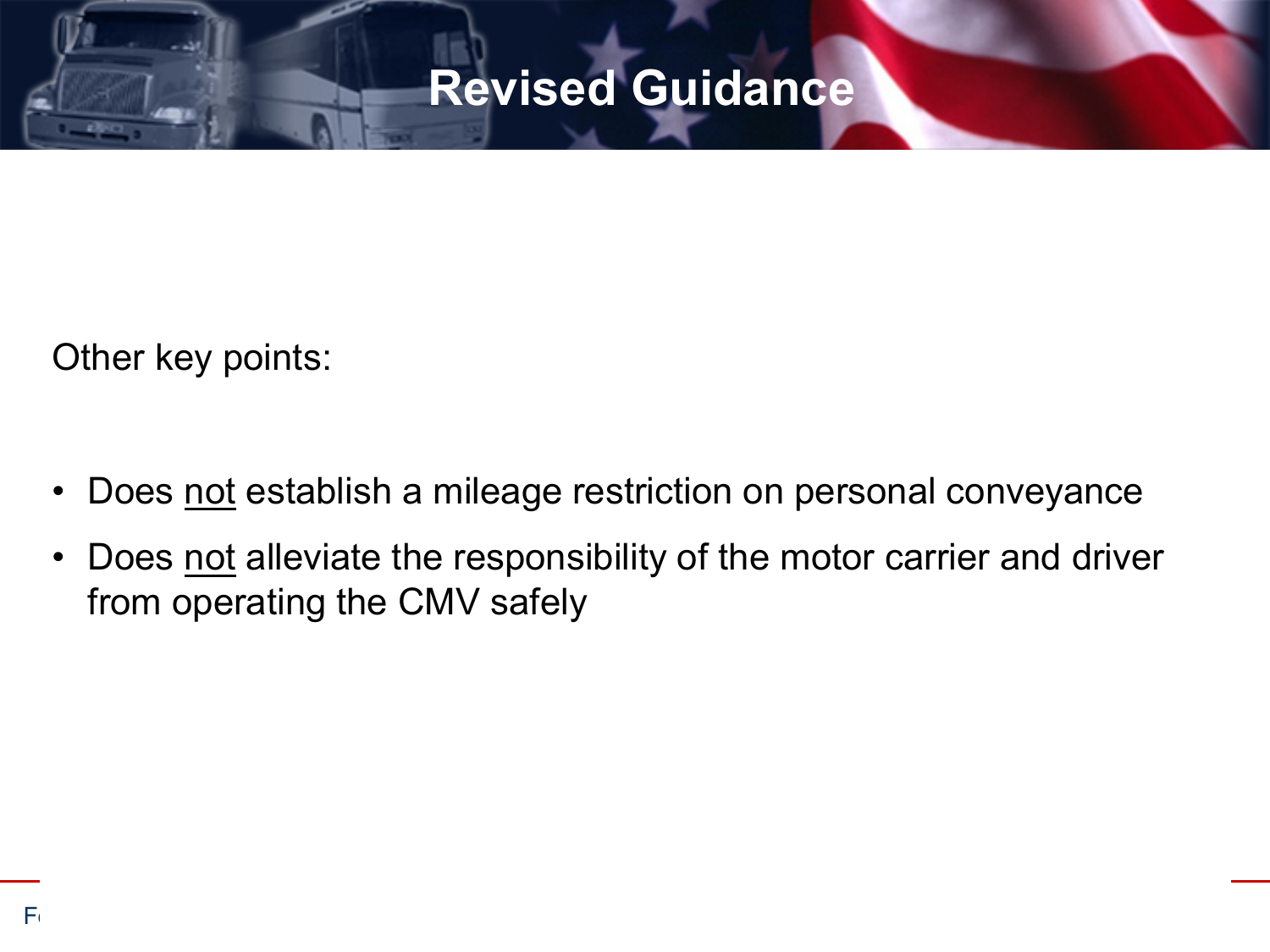#### **What is Personal Conveyance?**

What is Personal Conveyance?

Personal conveyance is the movement of a commercial motor vehicle (CMV) for personal use while off-duty. A driver may record time operating a CMV for personal conveyance as **off-duty** only when the driver is relieved from work and all responsibility for performing work by the motor carrier.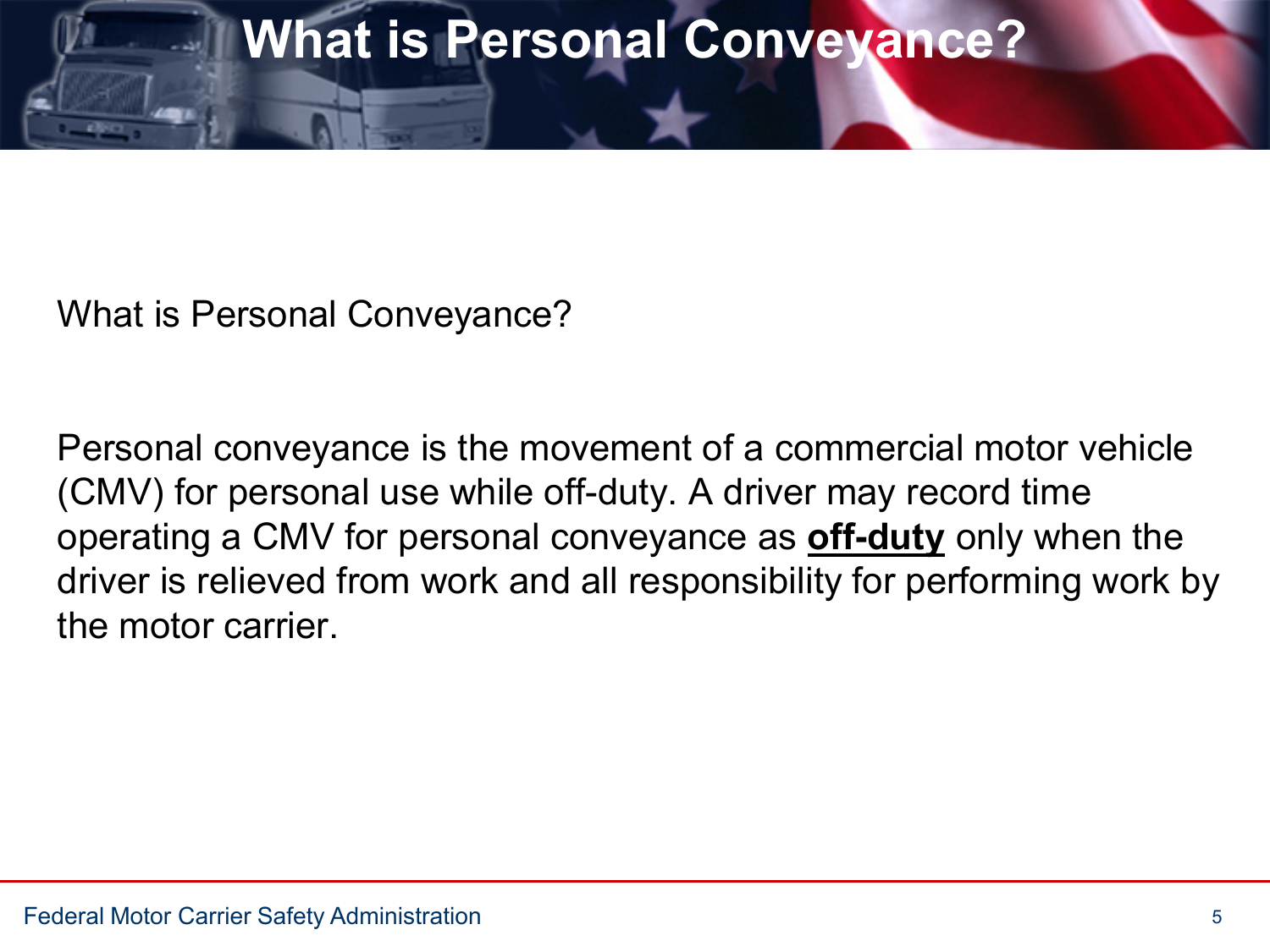Question 26: A driver may record time operating a CMV for personal conveyance (i.e., for personal use or reasons) as off-duty only when the driver is relieved from work and all responsibility for performing work by the motor carrier. The CMV may be used for personal conveyance even if it is laden, since the load is not being transported for the commercial benefit of the carrier at that time. Personal conveyance does not reduce a driver's or motor carrier's responsibility to operate a CMV safely. Motor carriers can establish personal conveyance limitations either within the scope of, or more restrictive than, this guidance, such as banning use of a CMV for personal conveyance purposes, imposing a distance limitation on personal conveyance, or prohibiting personal conveyance while the CMV is laden.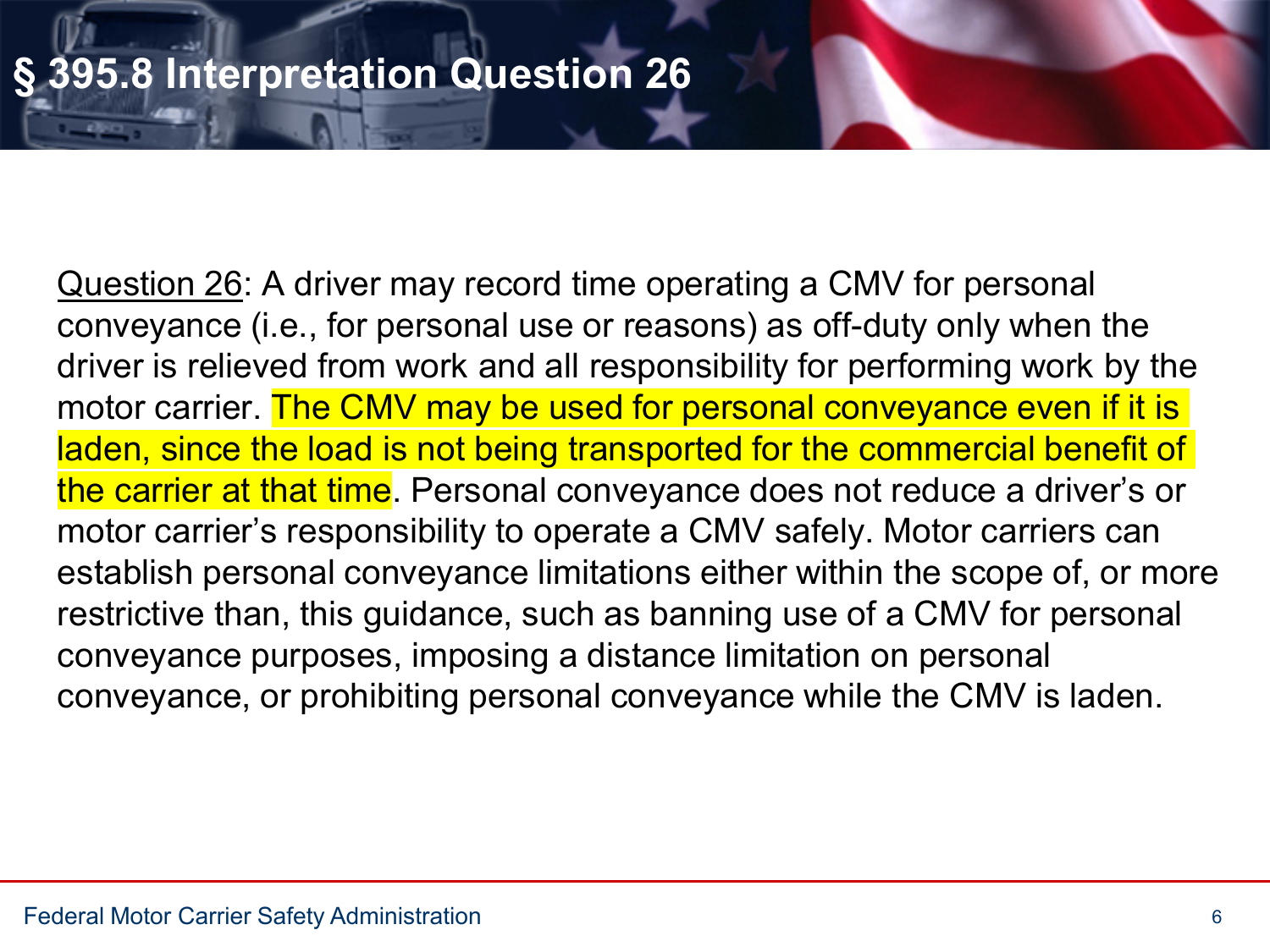

The driver and the motor carrier remain responsible for complying with the hours of service regulations and operating the CMV safely.

> *Section 392.3* prohibits a driver from operating a CMV while the driver's ability or alertness is so impaired, or so likely to become impaired, through fatigue, illness, or any other cause, as to make it unsafe for him/her to begin or continue to operate the CMV.

\*It is important to note that PC is an off-duty status only, and that all elements of the regulations continue to apply (391, 393, etc)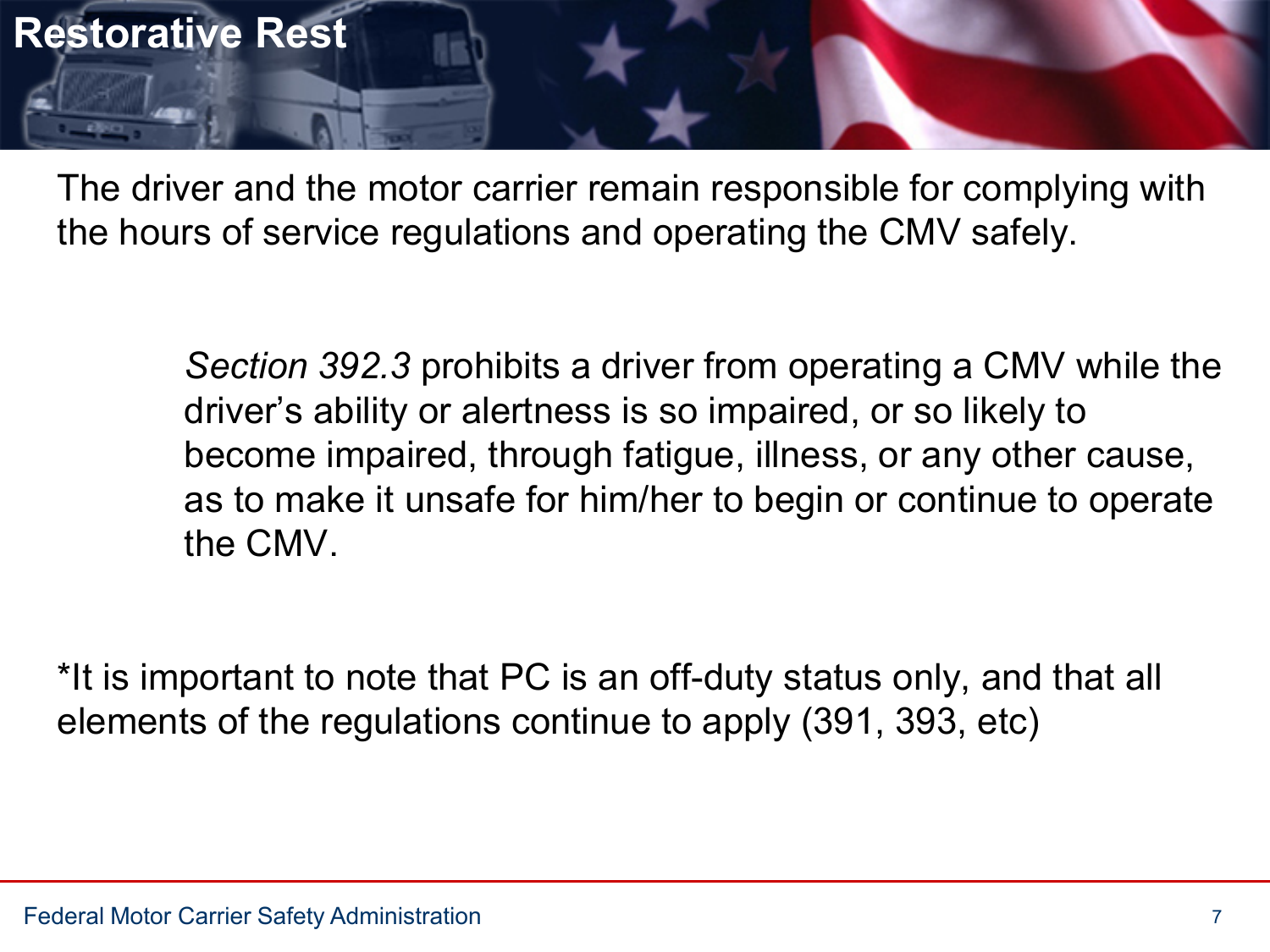| <b>Personal Conveyance</b>                                                                                                                                                                                                                                                   | <b>NOT Personal Conveyance</b>                                                                                                                                                                                                        |
|------------------------------------------------------------------------------------------------------------------------------------------------------------------------------------------------------------------------------------------------------------------------------|---------------------------------------------------------------------------------------------------------------------------------------------------------------------------------------------------------------------------------------|
| Time spent traveling from a driver's en route lodging<br>(such as a motel or truck stop) to restaurants and<br>entertainment facilities.                                                                                                                                     | The movement of a CMV in order to enhance the<br>operational readiness of a motor carrier. For<br>example, bypassing available resting locations in<br>order to get closer to the next loading or unloading<br>point.                 |
| Time spent traveling to a nearby, reasonable, safe<br>location to obtain required rest after loading or<br>unloading.                                                                                                                                                        | Continuation of a CMV trip in interstate commerce in<br>order to fulfill a business purpose, including<br>bobtailing or operating with an empty trailer in order<br>to retrieve another load or repositioning a CMV                   |
| Time spent traveling in a motorcoach without<br>passengers to en route lodging (such as motel or<br>truck stop), or to restaurants and entertainment<br>facilities and back to the lodging.                                                                                  | Time spent driving a passenger-carrying CMV while<br>passenger(s) are on board. Off-duty drivers are not<br>considered passengers when traveling to a common<br>destination of their own choice within the scope of<br>this guidance. |
| Moving a CMV at the request of a safety official<br>during the driver's off-duty time.                                                                                                                                                                                       | Time spent transporting a CMV to a facility to have<br>vehicle maintenance performed                                                                                                                                                  |
| Time spent transporting personal property while off-<br>duty.                                                                                                                                                                                                                | Time spent traveling to a motor carrier's terminal<br>after loading or unloading from a shipper or a<br>receiver.                                                                                                                     |
| Commuting between the driver's terminal and his or<br>her residence, between trailer-drop lots and the<br>driver's residence, and between work sites and his<br>or her residence. The driver must still be able to<br>obtain the required restorative rest as to ensure that |                                                                                                                                                                                                                                       |

they are not fatigued.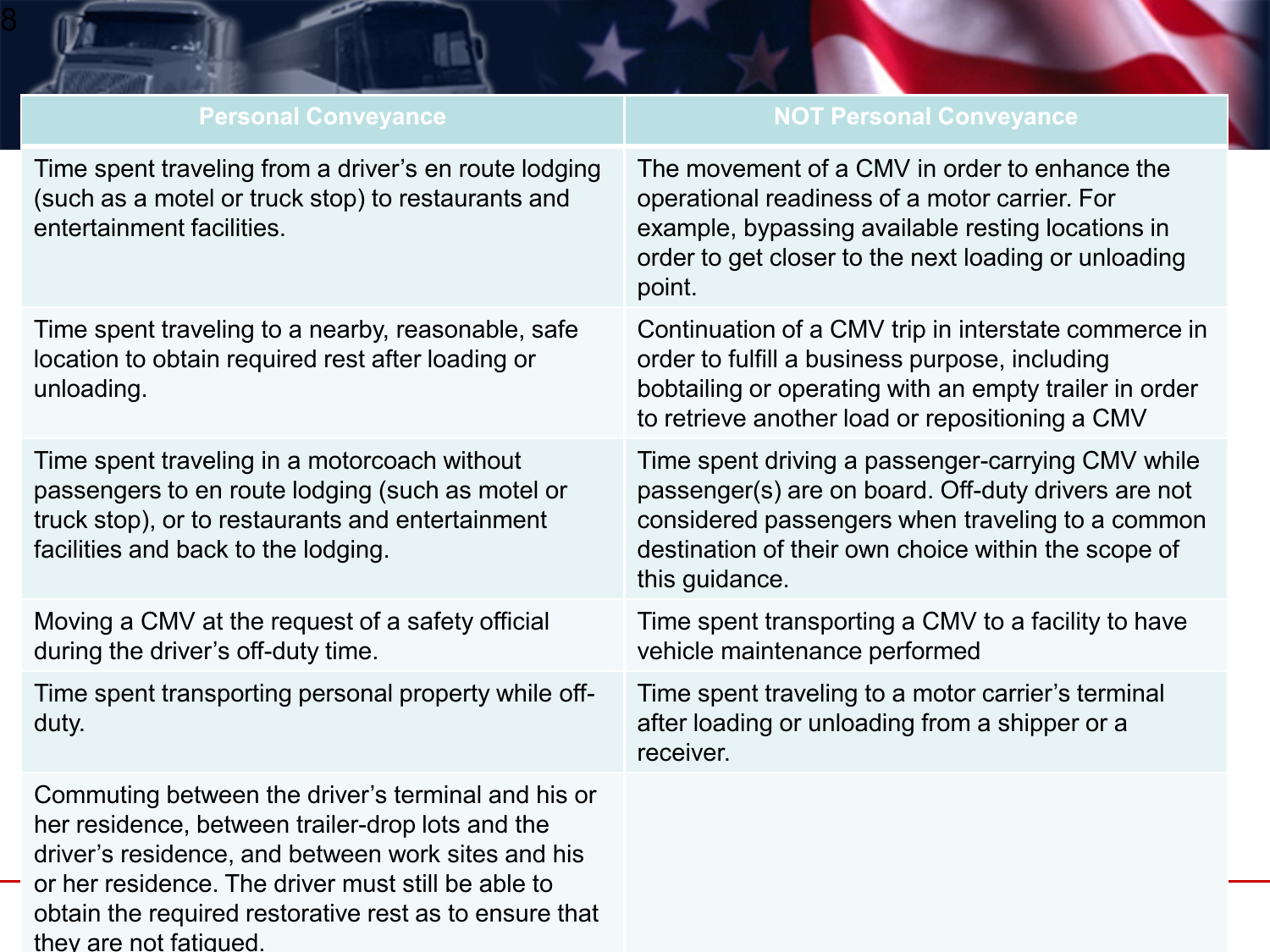#### **Personal Conveyance & Electronic Logging Devices**

- ELD rule requires ELDs to have an Authorized personal use feature:
	- Driver annotation at the beginning and end

The motor carrier is not required to configure the ELD to use the personal conveyance feature to permit the use of the CMV for personal use.

Reporting accuracy under Authorized personal use diminished